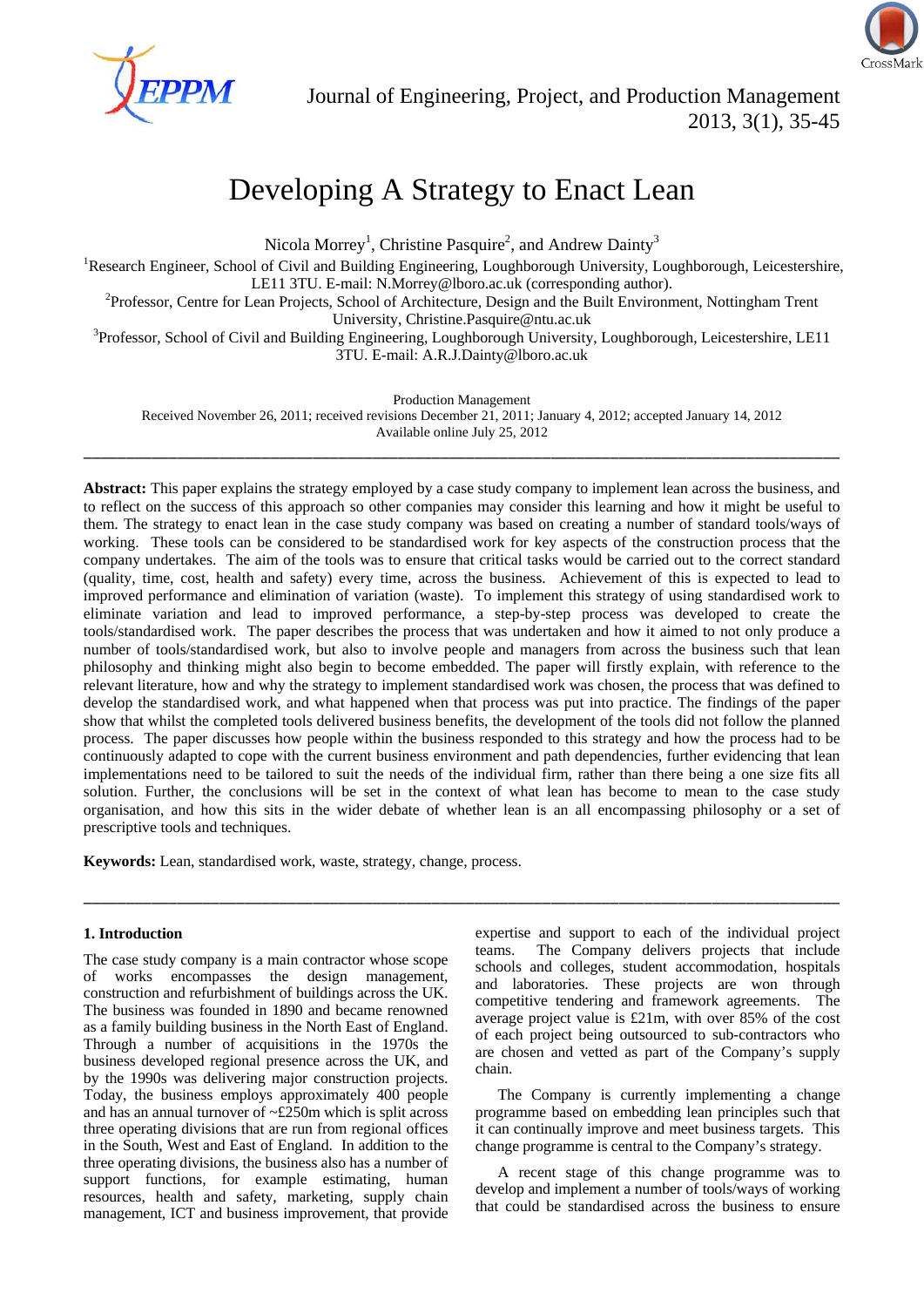that critical tasks are carried out consistently to the correct standard, thereby ensuring risks are mitigated and projects are delivered as planned, achieving the planned profit target.

Recent work within the lean community has described how lean tools and techniques have been adapted to suit a particular company (Court, et al., 2008; Carneiro, et al., 2009). Rather than describing the completed production system however, this paper explains the rationale and detailed step by step approach behind how a set of tools, adapted from the concept of standardised work, were developed in a bid to engage people from across the business in the improvement process. Whilst the outcome of the strategy, i.e. the completed standardised work, is important, it is the process by which it was achieved that is described and analysed in this paper. Management support, time given to improvement activities, employee engagement and motivation, and identifying and communicating the need for improvement, set in the context of organisational performance, all identified by Mitropoulos and Howell (2011) in their model of performance improvement process, are discussed in terms of what the case study company actually did in order to try to ensure all these aspects were embedded into their improvement process.

Having described the process developed by the business to create its standardised work, the paper then goes on to explain what happened when the process was put into practice; it explains how people in the business responded, what aspects of the process were adhered to, and how the process had to be continually adapted throughout in order to achieve the end goal of the completed tools. What actually happened is discussed in the context of what this means for the business in terms of being able to make future changes, and also in terms of other recent lean construction literature. For example, the ability of people to engage with improvement strategies is highlighted in terms of knowledge and capabilities, and the influence of the company culture on ability to change and learn is identified (Hirota and Formoso, 2001; Morrey, et al., 2010).

Finally, the conclusions of the paper are set in the context of defining lean. The experience of the case study company is used to suggest that lean cannot be defined in isolation of context, and is therefore neither a set of prescriptive tools and techniques on one hand or an ambiguous "complex cocktail of ideas" on the other (Green, 2000, p.2.) but something that needs to be adapted to suit the needs of the business and its culture and objectives.

## **2. The Company Business Case**

At any one time, the case study company will have approximately 20 ongoing projects being delivered by project teams across its three operating divisions. Whilst some projects were able to deliver results in terms of on time delivery, cost and quality, other projects failed to do this and were considered to be "bad jobs," i.e. completed late and made a loss. This level of inconsistency in delivery of projects on time, within budget and to the required quality has lead not only to individual project losses, but sometimes to an overall business loss. In this sense, the business had established a sense of urgency to change, the first of the eight stages in Kotter's process for creating major change (Kotter, 1996).

During this time the business was delivering an inhouse developed and delivered project management training programme to its senior managers (project leaders, contracts managers) and front line managers (deputy build managers, gang supervisors). The development of the training material for these courses highlighted a lack of documented, defined ways of working; ways of working had to be hastily written in order for the training course material to be completed, rather than the training course material being based around existing company standards and processes. In addition, delivery of the training courses highlighted the fact that different divisions of the business, and even different project teams within divisions, were developing their own ways of working, in some cases creating new processes and templates at the start of each project.

In response to the inconsistent performance and the learning from the training programmes, the business carried out an analysis of post project review findings. Rather than poor project performance being found to be due to complex situations, it was a lack of application of the basics of project management that were found to be the causes, for example:

˙Poor handover of information from the tender team to project team.

• Inadequate design management.

Variation in ways of working was clearly leading to inconsistency in project performance, with different project teams defining and re-defining how they worked; a business waste in itself. These findings prompted two main requirements; the need to reinforce these basics across the business, and the need to clearly define a benchmark of what "good" looked like so it could then be communicated and embedded across the business.

The business therefore decided to develop a number of "tools" that would become the standard way project teams would carry out certain critical project management tasks.

Developing these standard, internal working practices would provide a consistent framework for project teams, despite any project specificities. The prime objective was to ensure that these critical tasks could be carried out to the same standard, every time, by every team, mitigating the risk of finishing late and over budget.

This objective became one of the strategic functional imperatives outlined in the Company strategy document, and as such could be considered to have buy in at Board level.

Table 1 shows the tools that the business decided should be developed and standardised. This list of tools was determined following an analysis of post project reviews and based on the areas highlighted as being inconsistent during the delivery of the learning programmes. As an aside, post project reviews are reviews held at the end of projects to understand what went well and what did not go well.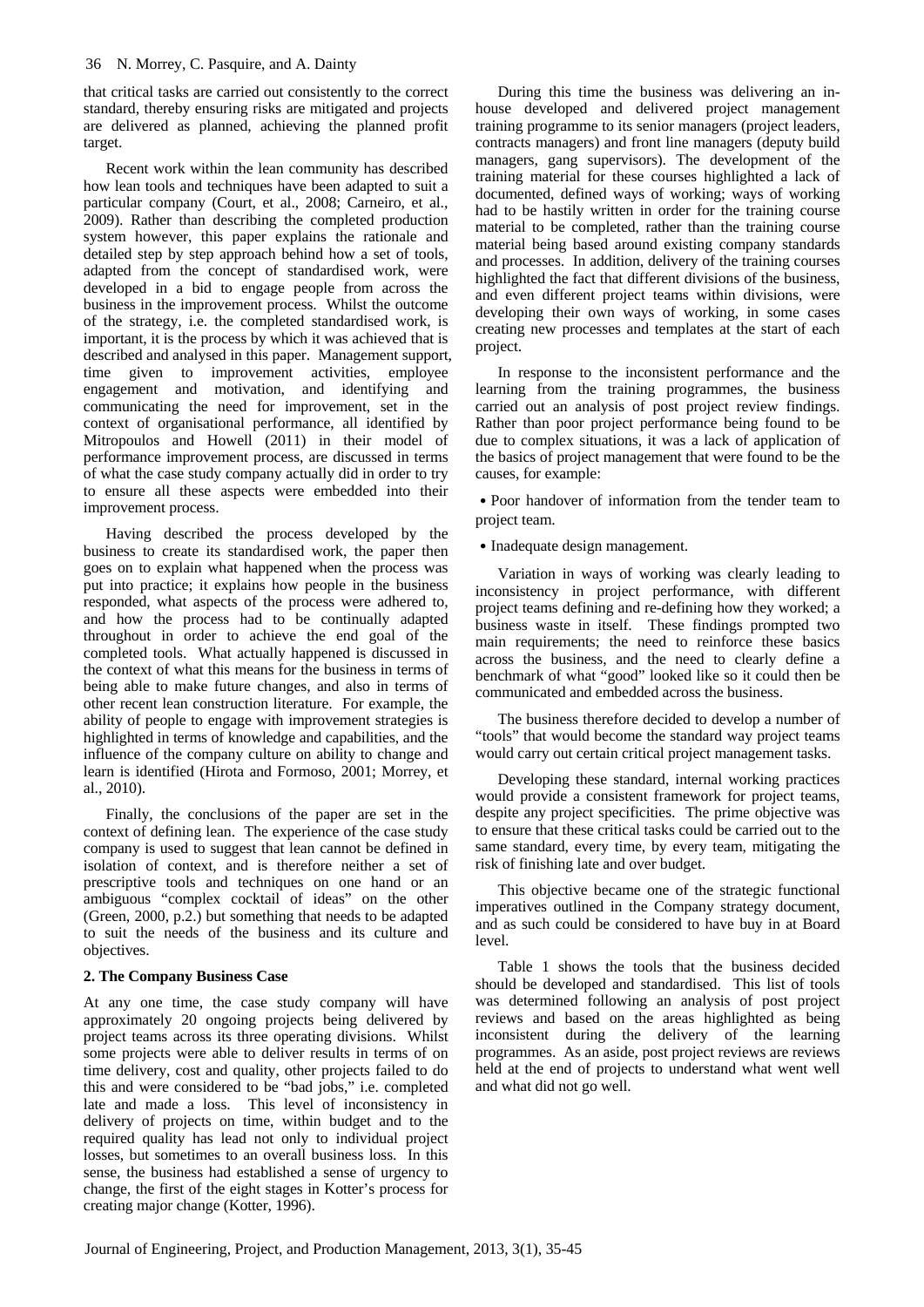| Tool name                                | Description of purpose                                                                                                                                       |  |  |  |  |
|------------------------------------------|--------------------------------------------------------------------------------------------------------------------------------------------------------------|--|--|--|--|
| Tender launch meeting agenda & checklist | Ensure all the tender team review all the project information and<br>agree the tender strategy                                                               |  |  |  |  |
| Final price meeting agenda               | Ensure all tender information is presented appropriately for<br>approval before submittal to client                                                          |  |  |  |  |
| Sub-contractor appraisals                | Method for assessing and communicating sub-contractor<br>performance                                                                                         |  |  |  |  |
| Forward load for sub-contractors         | Method for giving sub-contractor companies a forward view of<br>workload                                                                                     |  |  |  |  |
| Tender handover agenda and checklist     | Ensure all information and assumptions made by the tender<br>team is communicated to the project delivery team                                               |  |  |  |  |
| Project launch meeting agenda            | Agenda to ensure the project team review all project<br>information, agree objectives and team set up at the start of the<br>project                         |  |  |  |  |
| Construction director mid month review   | Check list for construction directors which details all the<br>activities and tools they should be checking their project teams<br>are carrying out          |  |  |  |  |
| Project team checklist                   | Checklist for the project manager which details the critical tasks<br>and tools he should be checking his team is implementing and<br>maintaining            |  |  |  |  |
| Package management                       | Set of 7 tools which allows creation and purchase of a sub-<br>contractor package such that it meets the clients requirements                                |  |  |  |  |
| Quality essentials plan                  | Means to identify key quality control risks and actions to<br>mitigate them                                                                                  |  |  |  |  |
| Handover sheet                           | Sheet to be signed off by preceding trade on site signifying the<br>next trade can commence work                                                             |  |  |  |  |
| Stop day check sheet                     | Checklist of items to be checked and signed off before the next<br>stage of works can commence.                                                              |  |  |  |  |
| QA checklist                             | List of quality control instructions, relating to a particular type<br>of work e.g. bricklaying, to adhered to                                               |  |  |  |  |
| BREEAM issues summary sheet              | Sheet listed all actions required to achieve the BREEAM rating                                                                                               |  |  |  |  |
| Project commercial review and KPIs       | Checklist for commercial managers to use to assess whether the<br>project team are undertaking the required commercial tasks                                 |  |  |  |  |
| Verification of client funding check     | Checks to be made by finance team to ensure that the client has<br>the funding for the project                                                               |  |  |  |  |
| Risk health check                        | Executive Board checks to ensure that the project team are<br>properly resourced and managing risk appropriately                                             |  |  |  |  |
| Countdown to completion                  | Set of 6 tools that ensure account is taken of all the items<br>required to complete the project and handover the relevant<br>information to the client team |  |  |  |  |

**Table 1.** List of tools developed and description of purpose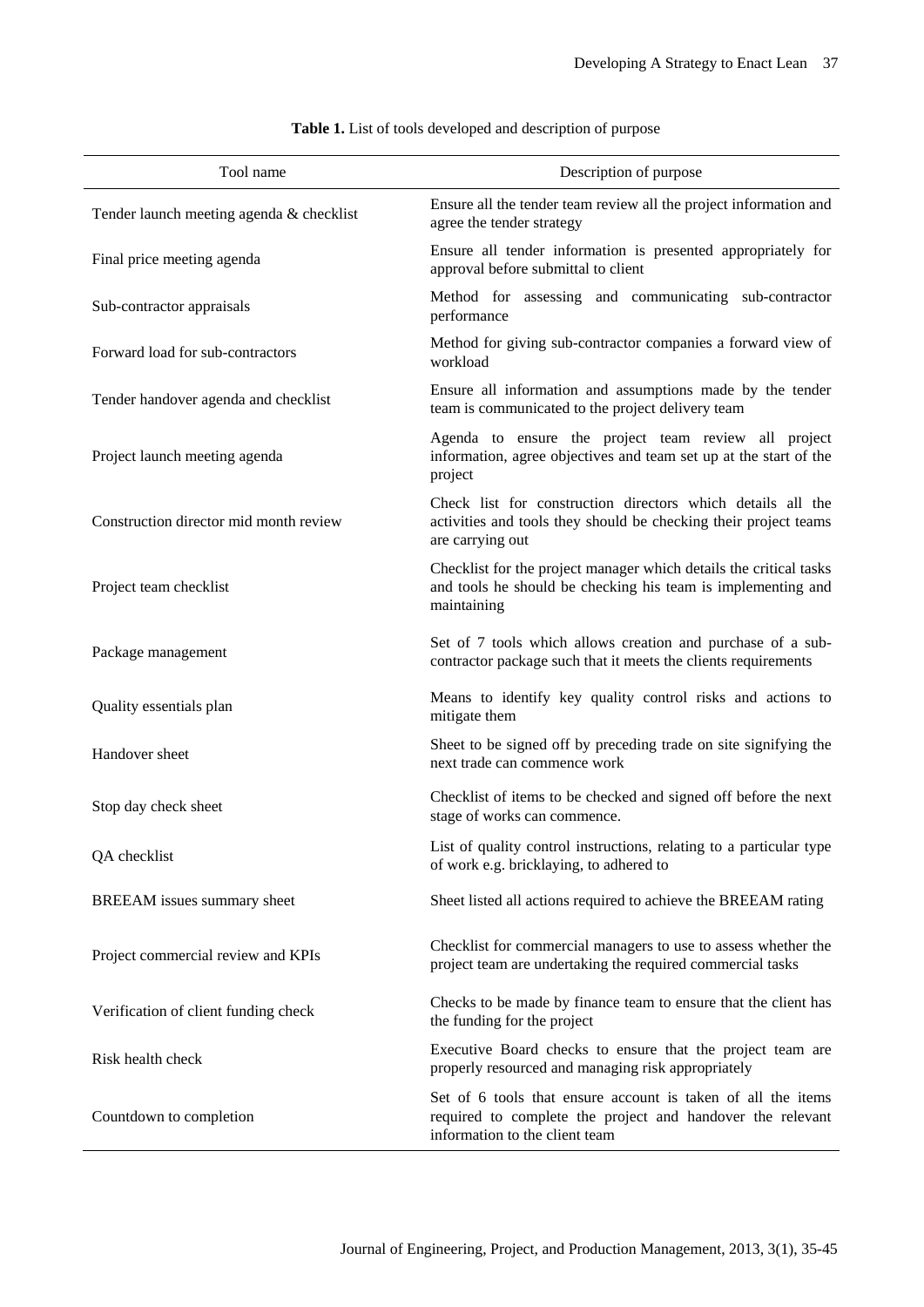# **3. A Strategy to Enact Lean – Develop Standardised Work**

The decision to develop a set of tools, and the way these tools were developed, became the strategy by which the business could enact lean principles in practice. The business called this stage of the lean implementation plan the "stabilisation" stage in recognition of that fact that "it is only when the process is stable that you can begin the creative progression of continuous improvement" (Liker and Meier, 2006, p.111).

Both the tools themselves, and the process by which the tools were developed, were to become vehicles for embedding lean principles and techniques, i.e. strategies to enact lean in practice.

The completed tools can be considered to be a version of standardised work, one of the core lean tools. The important thing to note however is that this is a version of standardised work which has been developed to suit the needs of this business. Adapting existing methods to suit the individual business' need has similarities to another case in the lean construction literature. A Brazilian construction company developed their own production model, called the PS-37, based on Goldratt's Theory of Constraints (Goldratt, 1990) and 5S, the five senses of organisation (Carneiro et al., 2009). The PS-37 case study paper (Carneiro et al., 2009) describes the steps of the production process that was developed by adapting existing lean methods; this paper in contrast does not explain what the completed tools are, but describes how the tools/standardised work were developed, how the approach taken differed in reality from the planned approach, and what this means for the business as it continues to try and implement change based on lean principles.

Standardised work documents the current, best practice for carrying out a particular activity/process. The result is that activities can be carried out consistently, ensuring that the desired results of quality, cost, delivery and health and safety will be achieved every time (Liker, 2004; Liker and Meier, 2006).

From a Company perspective, this elimination of variation in project performance is a reduction in waste. In addition, creating the standardised work in itself forces wastes in the work methods to be identified and eliminated by those who are carrying out the work.

Once defined, the standardised work, which represents current best practice, would then become the Company's Management System, and therefore be the baseline for training and continuous improvement. In addition, the content of the Company Management System is that which is audited as part of the Company's accreditation to the ISO9001 quality management system standard, which is based on the Plan Do Check Act approach. (Deming, 1986; British Standards Institution, 2008).

# **4. The Process to Develop the Standardised Work**

Previous research has identified that little attention has been paid to the ways companies develop their production models/processes; "very little attention has been given to the methods top competitors use to make content decisions that originate their production systems" (Carneiro et al. 2009, p.384). The next section of this paper therefore explains in detail the process that the case study company undertook to develop the standardised work, which would become the content of their Company Management System, i.e. their production system.

The process developed to produce the standardised work had two main objectives:

- Produce the right tools.
- ˙Engender employee involvement and empowerment.

Concerning the first objective, the "right" tool was defined as:

˙A way of working that would enable the correct output(s) to be achieved each time. This would be specific to each individual tool.

˙One that was lean, i.e. allowed the task to be carried out efficiently (process waste eliminated).

Aside from the objectives stated above, the business did not explicitly set measurable targets that were to be achieved as a result of implementing the completed tools, for example, x% projects complete on time, or y% reduction in defects. The fundamental principle that consistent, current best methods would lead to improvements in quality, cost and delivery was accepted as a given, and as such that focus for the development of the tools was concentrated on involving people with the right experience to identify what currently worked well and develop it into a standard format/tool. The process to develop the tools was therefore much more process focused than results focused (Mitropoulos and Howell, 2011), emphasising the need to get the process and method right in order to reap the required results.

Regarding the objectives of the strategy, there was a conscious effort not just to follow the mentality of trying to implement a particular lean tool, i.e. standardised work, but to set that in the context of the wider aim of becoming a lean organisation where people were involved in the improvement process and had an understanding of what lean was and what it was trying to achieve in wider terms.

The senior management team had identified the areas for improvement and the 18 tools that should be developed based on the findings from the analysis of post project reviews (see Table 1 previously). Rather than the process improvement team develop these tools by themselves, the Process Improvement Manager (the researcher) set about developing a process by which people from across the business would be involved in the improvement process. Table 2 shows the 12 working groups of people who were convened, each lead by a Process Improvement Facilitator, to develop the tools.

Since a number of people would be involved in developing the tools, the Process Improvement Manager felt it was important to have a defined, documented process for developing the tools in order to make sure that the correct tools would be developed and that managers could review and check the work being produced. A set process would also allow the Process Improvement team to facilitate the groups of people in the same way, to the same standard.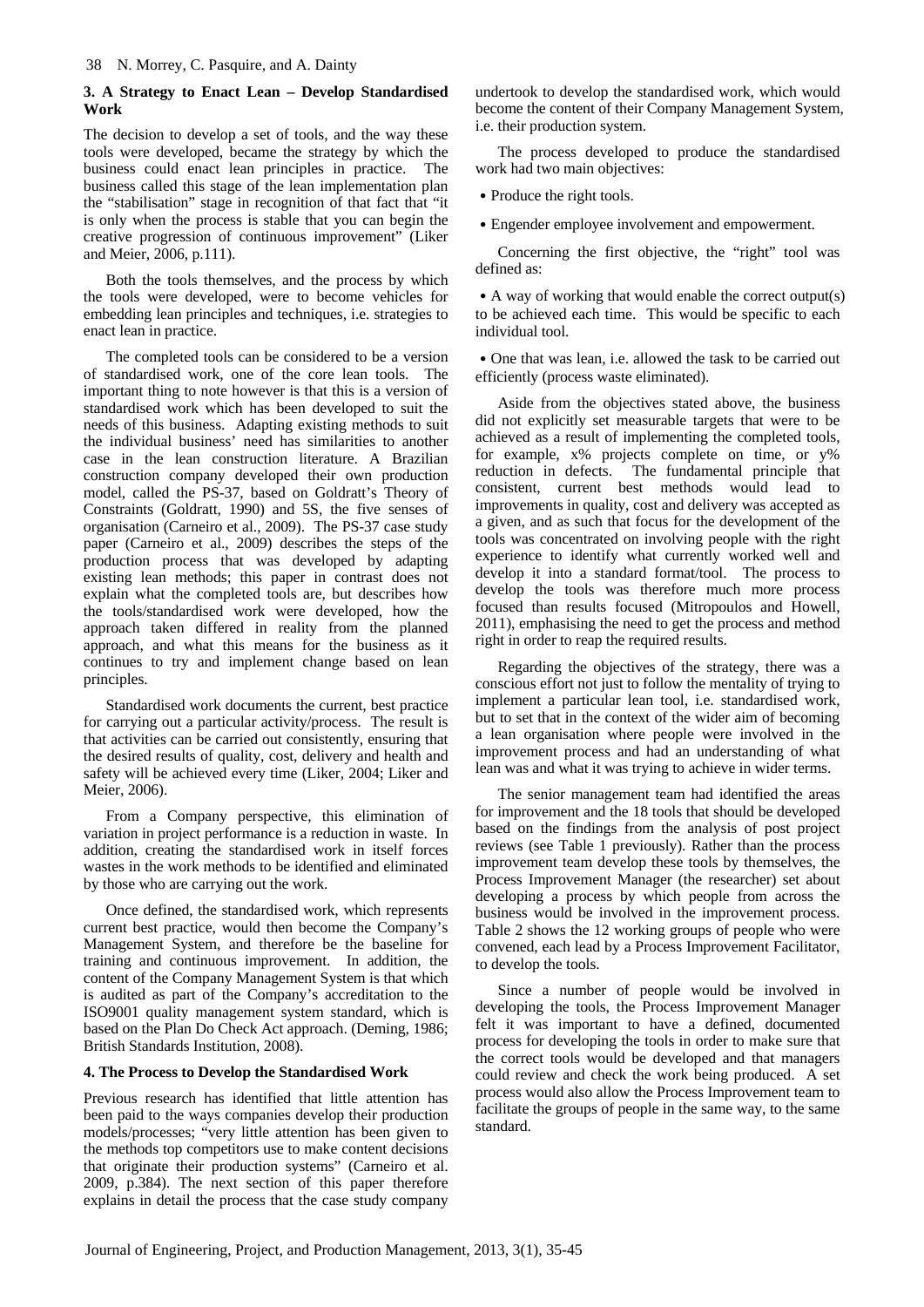|                                              | Team 1                                                  | Team 2                                        | Team 3                                           | Team 4                                       | Team 5                                       | Team 6                                             | Team <sub>7</sub>                                | Team 8                                                  | Team 9                                          |
|----------------------------------------------|---------------------------------------------------------|-----------------------------------------------|--------------------------------------------------|----------------------------------------------|----------------------------------------------|----------------------------------------------------|--------------------------------------------------|---------------------------------------------------------|-------------------------------------------------|
| Sponsoring<br>director                       | <b>Peter Bates</b>                                      | <b>Richard Alport</b>                         | <b>Peter Millett</b>                             | <b>Phil Green</b>                            | <b>Phil Green</b>                            | <b>Peter Bates</b>                                 | Sean Smylie                                      | <b>Peter Bates</b>                                      | <b>Phil Green</b>                               |
| <b>Process</b><br>improvement<br>facilitator | <b>Craig Fletcher</b>                                   | <b>Mark Wheatley</b>                          | <b>Mark Wheatley</b>                             | Nicola Morrey                                | Craig Fletcher                               | <b>Martin Elms</b>                                 | <b>Mark Wheatley</b>                             | Nicola Morrey                                           | Craig Fletcher                                  |
| <b>Process leader</b>                        | Colin Sargeant<br>(construction<br>director)            | Neil Clarke<br>(construction<br>manager)      | David Crampton<br>(construction<br>director)     | Chris Smith<br>(construction<br>director)    | Paul Waller<br>(construction<br>manager)     | <b>Mike Armstrong</b><br>(construction<br>manager) | <b>Stephen Price</b><br>(commercial<br>director) | Steve Crampton<br>(commercial<br>director)              | <b>Mike Trigg</b><br>(construction<br>director) |
| <b>Working group</b><br>members              | <b>Andy Haylock</b><br>(estimator)                      | <b>Antony Gaukroger</b><br>(supply chain)     | Neil Damton<br>(estimator)                       | Paul Steele<br>(project<br>manager)          | Trevor<br>Lawrance<br>(subcontract<br>buyer) | Phil Curran<br>(design director)                   | Gary Walton<br>(commercial<br>manager)           | <b>Paul Marsland</b><br>(commercial<br>manager)         | <b>Paul Surtees</b><br>(planner)                |
|                                              | Shaun Baker<br>(estimator)                              | David Perrin<br>(subcontract<br>buyer)        | David Murray<br>(training manager)               | Mick Bodecott<br>(project<br>manager)        | Paul Flynn (QS)                              | <b>Stuart Jessop</b><br>(quality manager)          | Simon Woolcock<br>(commercial<br>director)       | John Dixon<br>(business<br>development)                 | Graham Hope<br>(project<br>manager)             |
|                                              | Guy Tristram (site<br>manager)                          | <b>Tim Goddard</b><br>(commerical<br>manager) | Jon Howland<br>(estimator)                       | <b>Neil Matthias</b><br>(site manager)       | Selina Manton<br>(subcontract<br>buyer)      | Mark Owen (H&S<br>manager)                         | Paul Marsland<br>(commercial<br>manager)         | Marcus Kidd<br>(finance<br>manager)                     | John Lavin<br>(project<br>manager)              |
|                                              | Gary Walton<br>(commerical<br>manager)                  | Paul Eastwood<br>(supply chain)               | Andrew<br>Constantine<br>(commerical<br>manager) |                                              | Rob Rushworth<br>(planner)                   | Mark Richardson<br>(site manager)                  | Farooq Lakada<br>(finance<br>manager)            | <b>Nick</b><br>Summerfield<br>(construction<br>manager) | East<br>managing QS                             |
|                                              | Andy Beale<br>(planner)                                 | Mark Kenyon (QS)                              | Nigel Moore<br>(project manager)                 |                                              | Danny Baker<br>(estimator)                   |                                                    |                                                  | Derek Urguhart<br>(construction<br>manager)             |                                                 |
|                                              |                                                         |                                               |                                                  |                                              |                                              |                                                    |                                                  |                                                         |                                                 |
| Tools to be<br>developed by the<br>team      | <b>Tender launch</b><br>meeting agenda<br>and checklist | Sub-contractor<br>appraisals                  | Project launch<br>checklist and<br>agenda        | Construction<br>director mid<br>month review | Package<br>management                        | Quality essentials<br>plan                         | Commercial<br>manager<br>measures                | <b>Risk health</b><br>check                             | Countdown to<br>completion                      |
|                                              | Final price meeting<br>agenda                           | Forward load for<br>sub-contractors           | Handover agenda<br>& checklist                   | Project team<br>checklist                    |                                              | Stop day checks                                    | Verification of<br>client funding                |                                                         |                                                 |
|                                              |                                                         |                                               |                                                  |                                              |                                              | QA checklists                                      |                                                  |                                                         |                                                 |
|                                              |                                                         |                                               |                                                  |                                              |                                              | Handover sheets                                    |                                                  |                                                         |                                                 |
|                                              |                                                         |                                               |                                                  |                                              |                                              | <b>BREEAM</b> issues<br>summary sheet              |                                                  |                                                         |                                                 |

**Table 2.** Working group members and the tools they developed

Each group, guided by the Process Improvement Facilitator, would undertake the process defined by the Process Improvement Manager, with the end outcome being the completed tools that could then be implemented by all project teams across the business.

The Process Improvement Manager started by defining the top-level improvement process, which is shown in Fig. 1 below.

The first step of the process is concerned with understanding current conditions. This meant that in the first instance each group was to understand what currently happened in this area of project management, whether any existing forms or templates were already in use, and whether these achieved the desired results.

 Having understood what was currently happening, each group then had to determine what should happen in the future. The group has to develop the tool, whether it was an agenda, a checklist, a form to be filled out that would enable that critical aspect of project delivery to be carried out to the required standard every time. The team had to develop the content of the tool and its format, i.e. would it be in Word, Excel, landscape, portrait, etc.

Once the group had completed their tools they had to be reviewed and signed off by senior management. Following sign off, the approved tools would then be implemented across the business. Implementation would include ensuring the tools would be embedded into the

Company Management System, and that training would be identified and delivered to ensure that all the people who needed to know how to use the tool would be able to do so to the correct standard. In addition to training, performance standards (job profiles) would also be updated to reflect the changes required of the roles that had to use the tools. Similarly, any changes to the Company ICT system that would need to be made to accommodate changes to process would also be identified and implemented.



**Fig. 1.** Process improvement process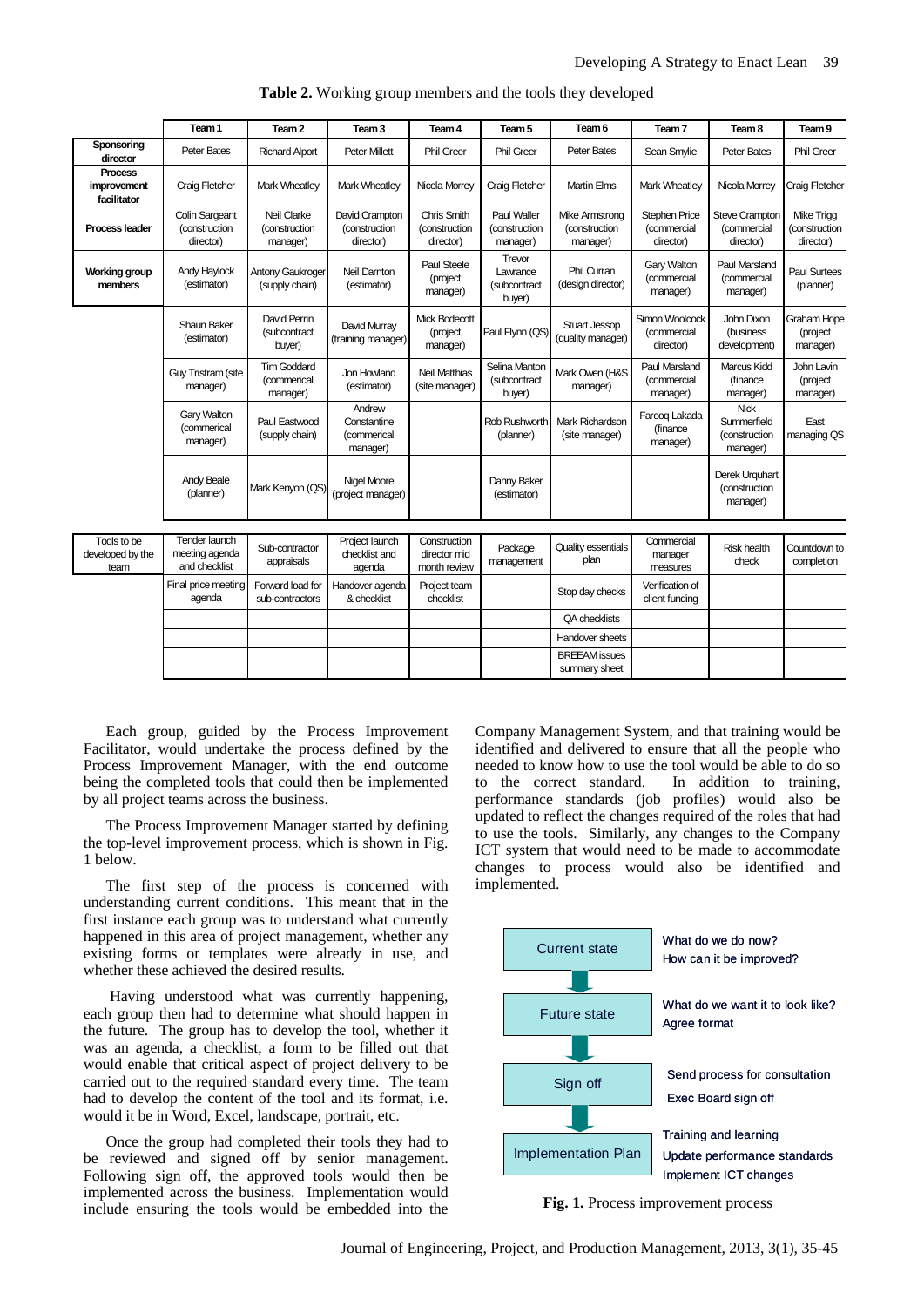#### 40 N. Morrey, C. Pasquire, and A. Dainty

This top level improvement process is something the Process Improvement Manager had been taught as part of being trained by SMMT (Society of Motor Manufacturers and Traders) Industry Forum engineers, who had been trained by the Japanese engineers at Nissan and Toyota.

Having set the top-level process, based in principle on having groups of people develop the tools, a detailed process was drawn up for each of the groups to follow. The overall process for developing the tools consisted of 23 steps. The process was drawn up into a process map using Visio process mapping software. In addition to the process, some of the process steps had defined tools that the Process Improvement Facilitators should use to help them carry out that step of the process. These tools included standard presentations and meeting agendas. Figure 2 shows part of the detailed process map for developing the tools.

The square boxes define each step of the process, while the document boxes refer to the tools that the Process Improvement team used for carrying out that step of the process.

The following sections discuss the key elements of this 23-step process and why the Process Improvement Manager developed the process in this way and how this process was designed to embed a culture of lean thinking and give the people involved experience in process improvement and problem solving.

## **4.1. Employee Involvement and Empowerment**

A common discussion surrounding standardised work is that of whether standardisation actually disengages people and makes their working lives too rigid, stifling creativity. Toyota's view of standardised work is that "rather than reinforcing rigid standards that can make jobs routine and degrading, standardised work is the basis for empowering workers and innovation in the workplace." (Liker, 2004, p.142). Adler (1999) talked about democratic Taylorism in the sense that Toyota was encouraging workers to become the problem solvers and develop their own standardised work, rather than having it imposed on them by someone else. Toyota believes that the key to achieving balance between rigid procedures and freedom to innovate "lies in the way people write standards as well as who contributes to them." (Liker, 2004, p.147). Further to this, the way processes are developed, tested, evaluated and documented and communicated appear to be important factors in being able to effectively transfer knowledge and allow new processes to be learned so that a business can overcome dependencies and change (Teece, et al., 1997; Zollo and Winter, 2002).



**Fig. 2**. Extract of the strategy for developing the stabilisation tools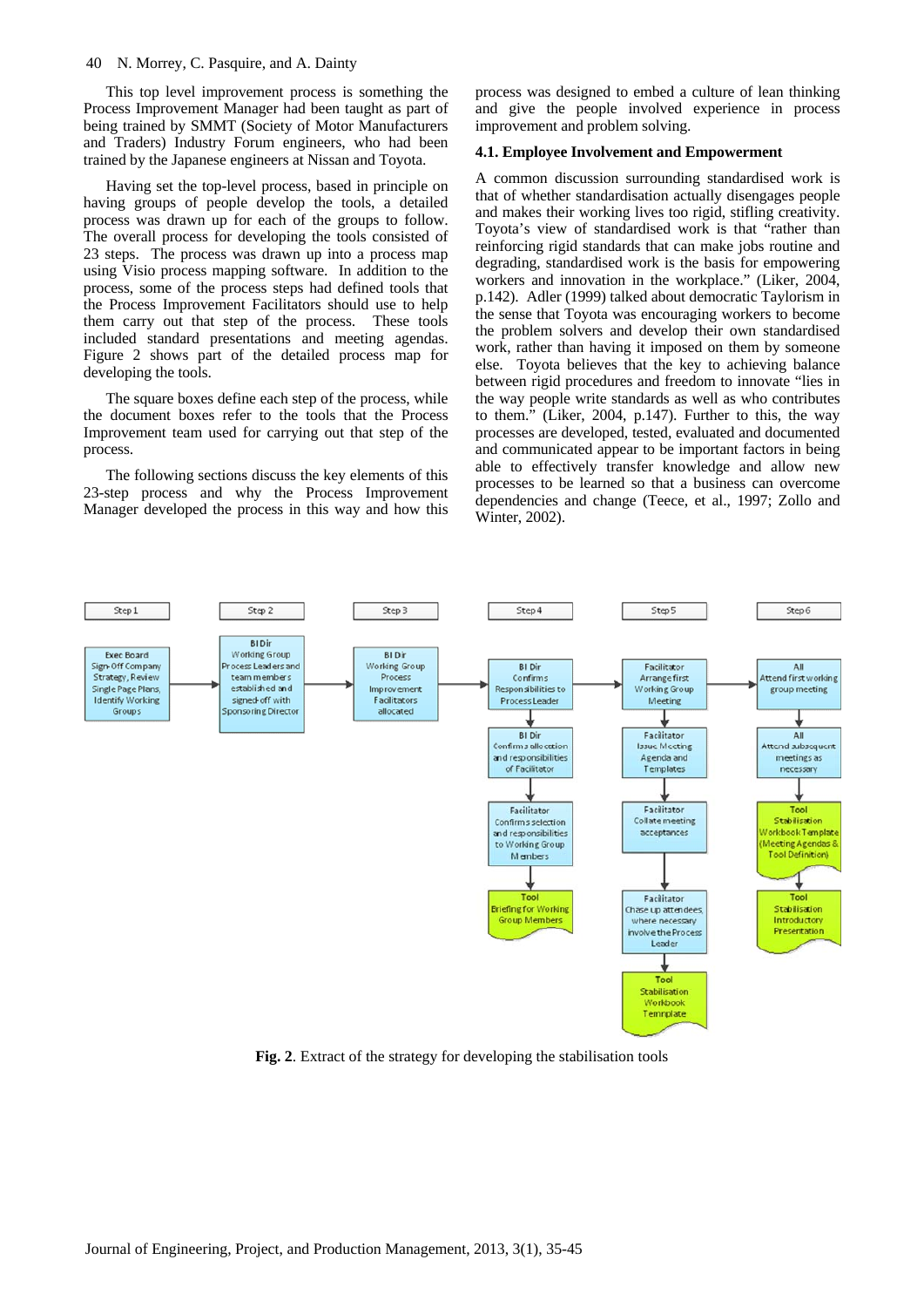To this end, the 12 working groups were set up to develop the tools. These groups consisted of people from a range of relevant disciplines and from across each area of the business. The groups were lead through the process of developing the tools by the Process Improvement team facilitators. Involving the process experts from across the business would ensure that current, best working practices would be revealed, debated and agreed in the final form of the tool. A second aim was that taking people through a structured process and involving them in the development of the tools would introduce them to a problem solving/improvement mindset that they would be able to take back with them into their day job, hopefully more empowered to effect change. In other words, begin to teach and coach people the improvement process, referred to as the improvement kata and coaching kata. (Rother, 2010; Liker and Rother, 2011).

## **4.2. Communication of Purpose**

The process included ensuring that the working group members understood the reasons the business was developing the tools and what the next steps would be. The first working group session was focused on explaining the approach to developing the tools and why they were needed in the context of the wider business. The aim of this was to try to engender in people the need for change, and to ensure people would be working for the benefit of the whole organisation, and not just focusing on their immediate project or area of work.

For example, step 5 of the process was "Attend first working group meeting." This meeting had an agenda that the process improvement facilitators were to use, and a presentation whose content included explaining the purpose of the tools and why they were needed by the business.

### **4.3. Defined Roles and Responsibilities**

The roles and responsibilities of the working group members, process leaders and sponsoring directors were defined, documented and communicated to the individuals as part of the process. The aim was to ensure people were clear of what was expected of them.

Table 3 below outlines the roles and responsibilities written for working group members. Similar roles and responsibilities were defined for process leaders and sponsoring directors.

#### **4.4. Senior Manager Involvement**

Senior managers at all levels of the business were involved in the process of developing the tools. Executive Board directors were allocated as "sponsoring directors" for particular working groups. The aim was to ensure that the groups had a figurehead for their work, and to ensure that the directors themselves would engage with the improvement process. Middle managers, such as construction directors, were assigned as "process leaders" of the working groups. It was felt essential to involve these managers, as they would ultimately have to ensure their teams' compliance in using the completed tools.

Additionally, the support and understanding of management was also required so that they could support the people from their teams who had been chosen to take part in the working groups; ensuring people would be released and encouraged by their managers to participate would be important. Management support is recognised in Mitropoulos and Howell's (2011) model of performance improvement process as being a contributory factor to making operational improvement.

A steering group was also set up to oversee the progress of the development of the tools, ensure that the agreed process was being adhered to, and to provide leadership and support through emphasising the importance of the work at every opportunity. The steering group was supposed to be the guiding coalition (Kotter, 1996) who could oversee progress and make decisions and provide leadership for the benefit of the whole business, not just viewing things from a single perspective.

## **Table 3.** Working group roles and responsibilities

Roles and responsibilities of working group members:

Challenge current processes, tools and checks through attendance at the improvement workshops facilitated by the

business improvement champion

- Propose improvements to the process, tools and checks
- Share ideas and feedback to colleagues during the improvement process; feed comments back into the working

group

- Be involved in developing the implementation plan for introducing the new proposals
- Own and complete actions on the implementation plan
- Be a champion of the new processes and tools on your projects/in your departments and with your peer group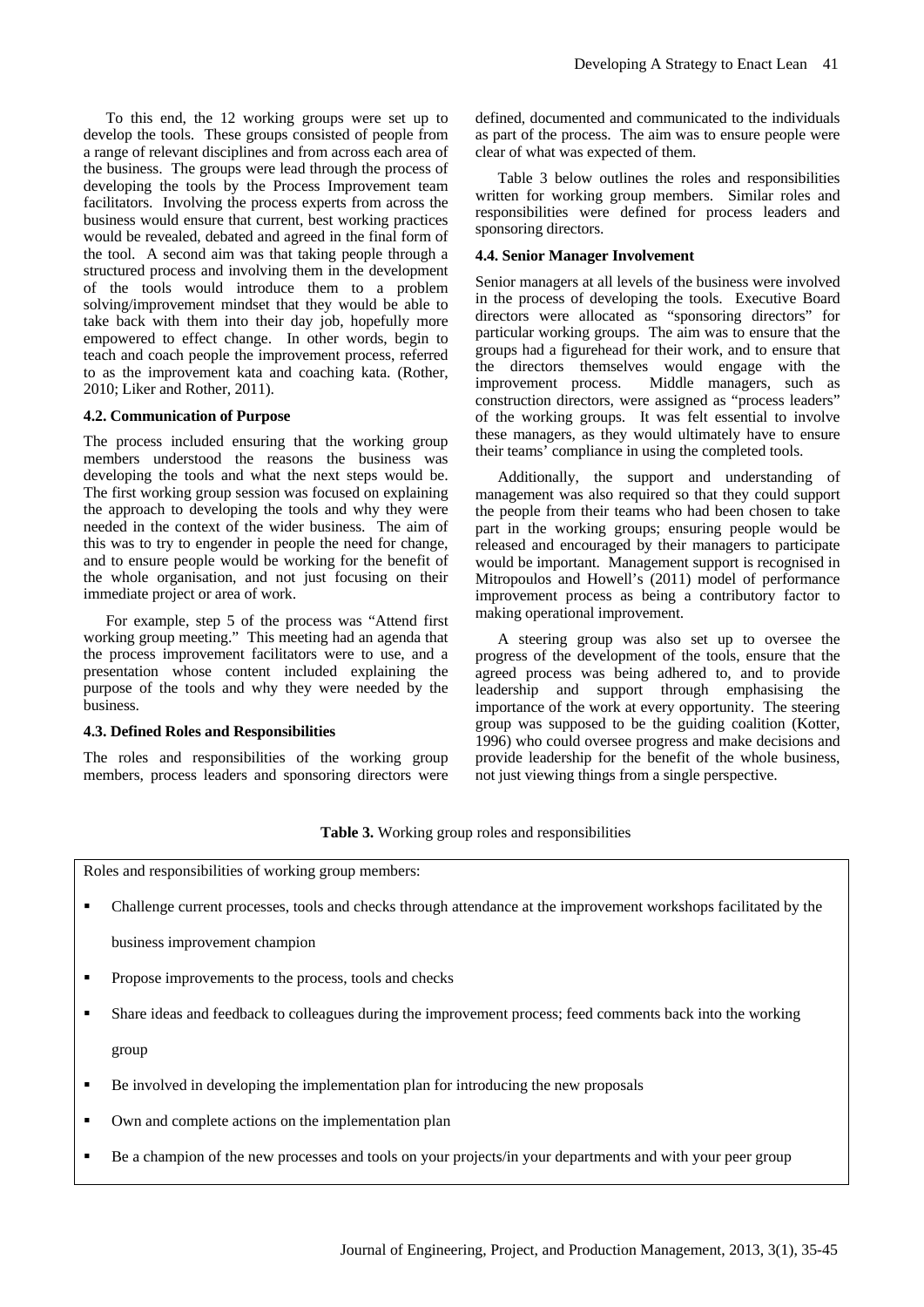## 42 N. Morrey, C. Pasquire, and A. Dainty

## **4.5. Check Points**

Regular checkpoints were built into the process to ensure the working groups were progressing as planned, and that the tools being developed would be fit for purpose. Check points included reviews of progress with the sponsoring director, progress reviews with the steering group and formal sign off of the tools by the Executive Board before they were released as the standard to the whole Company.

# **4.6. IT Support**

In order to allow the working groups to share information and work on the same documents a new IT filing structure was set up that would allow the groups access to each others work, retain version control and eliminate the need for e-mailing documents to each other. The aim was to use IT as a mechanism for improved collaboration and sharing, creating a different environment and way of working that would in itself reduce duplication and waste, but also promote a team ethos and sense of shared purpose.

# **5. What Happened in Practice?**

Much effort was put into developing a strategy that would not only produce the right set of tools, but also perhaps more importantly begin to educate and engage people from across the business in the improvement process and lean philosophy. However, implementing the process in practice and attaining the intended outcomes proved to be much more difficult in practice than on paper.

In the main, the Process Improvement team were able to follow the top-level strategy of working with the groups to understand the current tools in use within the business and develop the future state tools with the teams. However, scheduling the sessions with working group members was a constant challenge due to lack of availability, with most sessions taking place without the full group in attendance. This meant that the Process Improvement team had to do follow-ups with individuals to ensure they were kept appraised and involved, rather than the team being able to work collaboratively.

The strategy employed to develop the tools was aimed at engaging and involving employees, and clear roles and responsibilities for those involved were set out. Individuals within the working groups did engage with the strategy at the facilitated working group sessions and became enthused with developing the tools they had been assigned to work on. Some groups felt particularly empowered by the strategy, and felt barriers between company departments and teams were being broken down as they gained a shared understanding of each other's roles. However, outside of these sessions, individuals seemed to go back to their day jobs, which did not include spreading the message of what they had learned. In the main, the majority of the individuals did not carry out their working group roles as defined, in many instances leaving the Process Improvement facilitators to carry out most of the actions. Arguably one result of this was that the intended ownership of the tools was taken away, with the only resulting gain being completion of the tools within the required timescale.

In particular the checkpoints that were to be undertaken by the Executive Board directors and steering group were not adhered to. Due to a lack of availability, which could ultimately be said to be a lack of priority, progress reviews with Board directors were rarely undertaken. In order to

maintain progress, these checks were effectively abandoned, with the result being that the tools required more re-working when they were finally reviewed at the end of their development. In addition, the whole Board did not sign off all the tools; the strategy was again amended and final sign off fell to one Board director. This was despite the strategy of developing the tools being part of the Company business plan, bringing into question how that plan had been developed and the level of top management buy in. It is possible that senior managers were being asked to engage in a strategy that they felt threatened by due to it being new and outside of their experience and knowledge. Whilst needing skills to cope with and lead change is not limited to change based on lean principles, this highlights the need to consider the difference between management and leadership, and the skills needed for both, in a lean organisation (Bodek, 2008).

Outside of those in the working groups, a commonly held view was that standard tools would turn people into robots, with little scope for creativity or innovation. This is a view that is evidenced in a case study of a Japanese automotive transplant to the UK where reality was reported to be reduced worker autonomy rather than empowerment (Garrahan and Stewart, 1992). These concerns are counter to the intended strategy that was aimed at involving people in developing their ways of working, providing a mechanism for continuous improvement, fundamentally to create tools that would allow the creativity to be in the way they used the tools, rather than the tool itself.

# **6. What Did We Learn?**

The previous section discussed what actually happened when the strategy developed was put into practice. These experiences are now discussed in the context of the challenges to the business in terms of future process improvement activities, and how these experiences relate to existing lean construction literature.

The lack of engagement in the strategy by some individuals has lead the researcher to consider whether individuals had the capabilities to engage fully with the strategy and carry out the working group roles as defined. Whilst project teams overcome problems on a daily basis, getting to the root cause of problems and preventing their reoccurrence is not a common way of thinking, i.e. the process improvement process was unfamiliar. Previous work has pointed to construction managers being influenced by their tacit knowledge, and that this knowledge is in turn influenced by organisational culture and beliefs (Hirota and Formoso, 2001; Carneiro et al., 2009). Using the Myers-Briggs Type Indicator (Briggs Myers et al., 2003), which uses a forced answer questionnaire to identify an individual's preferences, analysis shows that approximately 70% of senior construction managers in the case study company base their learning around what they think they already know, indicating that asking them to do something different is asking them to go against their tacit knowledge.

Other research being carried out within the case study Company proposed that path dependencies existing within the business were influencing the way it, and its people respond, to change (Morrey et al., 2010). Path dependency refers to the idea that events from the past continue to influence current decisions and ways of working. Historically within the case study company ways of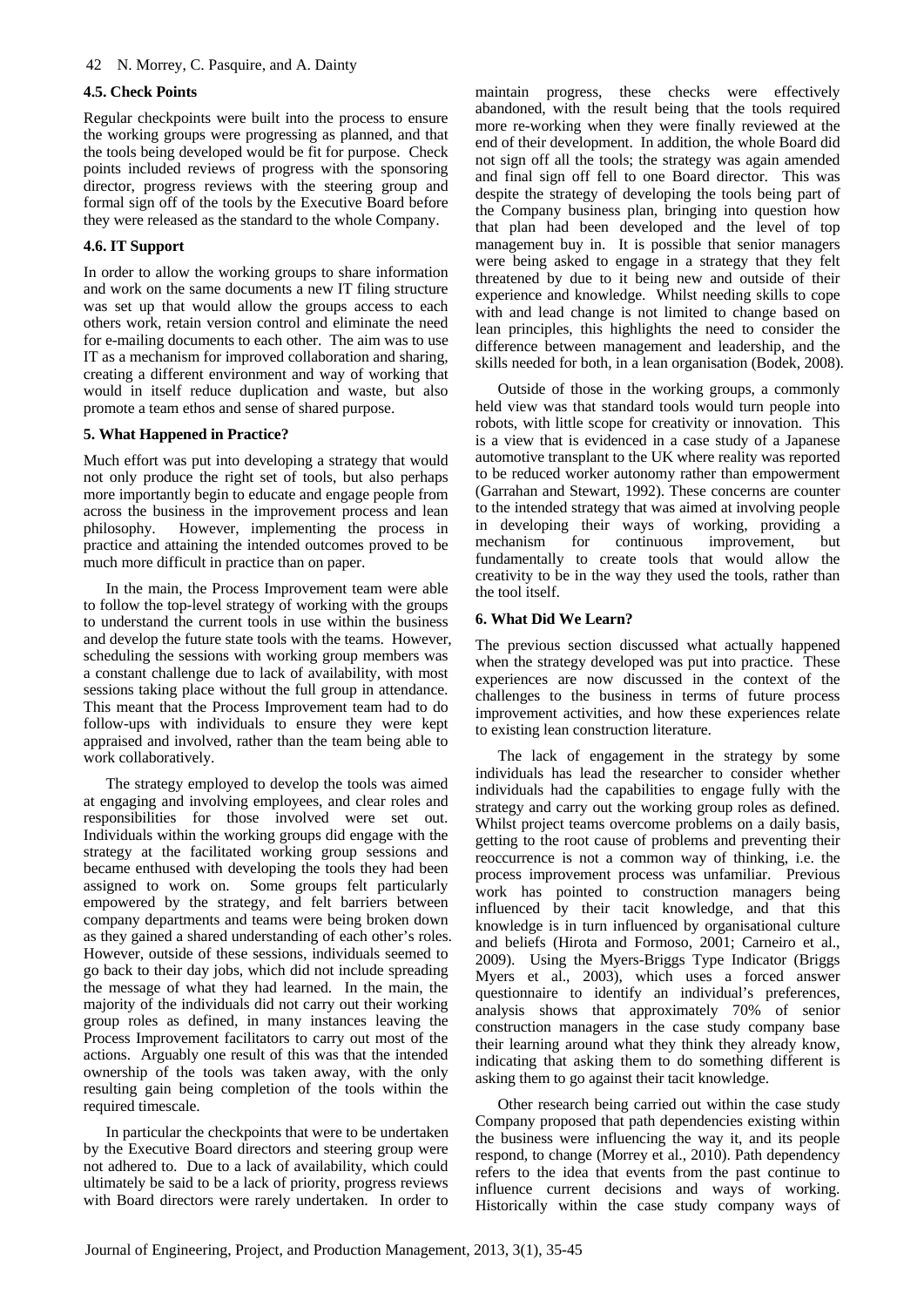working were prescribed by functional heads, and individuals were not involved in the development of their tools/processes. This path dependency has meant the majority of people in the business have not had to develop process improvement skills as a natural part of their dayto-day life. It is suggested that within Toyota the problem solving cycle has become tacit as a result of an organisational learning process, and that it is this, rather than the cultural factors that makes the difference to how they operate (Spear and Bowen, 1999; Hirota and Formoso, 2001). The strategy of engaging individuals in developing their own processes, by setting up the working groups, was aimed at overcoming this path dependency by introducing people to the problem solving/improvement process. However it is evident that it will take more than one exposure to the improvement cycle to overcome the path dependencies and embed the improvement and coaching katas such that they become custom and practice, and ultimately tacit knowledge that everyone in the business possesses.

Overall, it could be said that individuals at all levels did not engage as envisaged with the strategy. Although this was identified and highlighted at the time, the designated leadership did not intervene in the intended ways, leaving the Process Improvement team to drive the strategy without the back up of the guiding coalition or Executive Board. When the working groups and roles were set up, the vision was that all parties would be engaged and enthused by the lean agenda, however this assumed that those individuals wanted to be involved and also that they shared the same goals for the organisation. The developer of the strategy, who had learned from lean texts such as the Toyota Way (Liker, 2006), Lean Thinking (Womack and Jones, 2003) had assumed a unitary perspective of the organisation (Fox, 1974; Burrell and Morgan, 1979) i.e. that all parties would want to strive for the common goal and that the strategy was in everyone's interests. In reality, all those asked to engage with the strategy had their own interests, and without clear leadership from senior management as to the importance of this strategy, their day jobs took precedence. The pluralist perspective of the organisation, where individuals and groups have their own interests with only fleeting interest in the goals of the organisation (Morgan, 1997) is one that was evidenced here, and which Green and May argue has been largely ignored in the lean construction debate (Green and May, 2005).

Another point of contention was sign offs and checkpoints that had been built into the strategy to ensure progress was being made but also to ensure the tools being developed were fit for purpose. Some individuals complained that in the end their opinions would not matter as management would eventually over-rule what they wanted. Arguably the planned strategy developed by the case study company was controlling the level of empowerment and participation. Stuart Green (1999, 2000) suggests that this reinforces the hard human resource management approach that is typical of construction and allows managers to use lean rhetoric as a disguise for further command and control. However, in a pluralist organisation, where individuals only have a passing interest in the goals of the whole organisation, at some point there needs to be some decision making by management. In a pluralist organisation conflict is an accepted characteristic of the organisation and interest groups play for power, with the task of management being

to "shape the debate and convince competing parties to follow their chosen course of action." (Green and May, 2005, p.501). So rather than the unitary approach of managers being able to implement lean irrespective of the actions of others, the pluralist approach sees management as being responsible for shaping the debate and convincing competing interest groups. Certainly in this case it fell to the Process Improvement team to carry out the convincing in order to ensure the strategy, in its continually adapting form, was completed. The challenge seems to be finding the balance between employee empowerment and involvement and a need to take decisions to steer the business in the right direction.

## **7. Conclusions**

In direct response to the business need to eliminate variation in performance the case study company decided to develop a set of tools that can be considered to be a form of standardised work, which is a lean improvement technique. But more than just picking a lean technique from the toolbox and applying it in isolation to achieve a specific business result, the organisation was aiming to enact lean at a philosophical level also, encouraging a change in mindset through the way it went about developing the standardised work. In other words, the strategy to develop the tools was aimed at developing improvement skills and encouraging employee involvement and empowerment. So to what extent can the strategy of developing a set of tools to enable the enactment of lean be considered to have been successful?

 A set of tools was produced and a full implementation plan to embed them across the business was completed. There is tangible evidence of improved project performance and a level of consistency and control of projects has been attained. An Executive Board member has given feedback that the improvement in projects completing on time can be attributed to this aspect of the lean strategy. In this sense, the result of the strategy, i.e. implementing the lean technique of standardised work, has proved successful.

While there is the tangible output of the completed tools and their impact, to what extent has this strategy been successful in engendering a lean thinking mindset? Some of those individuals involved feel this strategy has given them the first opportunity to take ownership of their ways of working, and they continue to propose further improvements. However in general, people have returned to their day jobs. Until the improvement process becomes a recognised part of everyone's role, and they are given the skills and coaching to do it, only pockets of a change in mindset will exist.

Perhaps most interesting though is how enactment of the strategy played out in practice compared with what was planned. As discussed in the previous section, precise adherence to the process to develop the tools was not achieved. At all stages throughout the development of the tools the process was amended and re-developed to make it achievable in practice. So what does this tell us about lean and how its enactment needs to be approached?

Firstly, the day-to-day needs, politics, and pressures of the business mean practice does not conform to theory, and therefore any strategy to enact lean needs to continually respond and evolve to overcome barriers. It is not a case of setting out on a clear path and sticking to it rigidly, but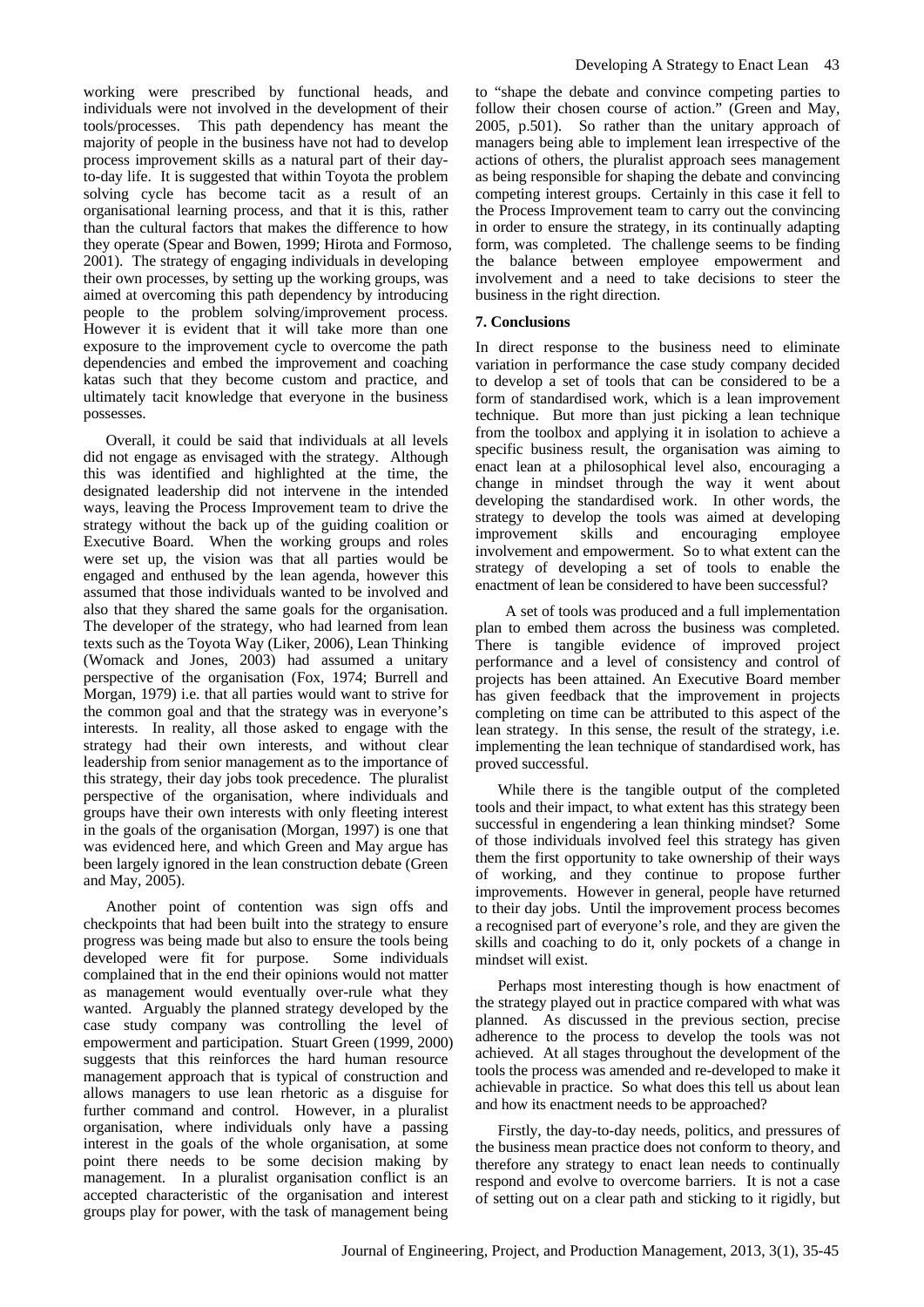rather accepting that what will happen in practice will be different, with the challenge being to keep reinventing the approach until it works within that organisation. Not only do the current internal and external environments impact on the strategy, but path dependencies also play a part. Whilst the approach of developing standardised work always remained, the way the business went about developing it evolved from the planned process as events unfolded, and people in the business reacted in certain ways. The end goal was achieved, albeit not exactly as planned.

Secondly, the business did not attempt to become lean by implementing a set of prescriptive tools and techniques. Instead the business took the theory of standardised work and developed a version of it to suit its purpose. This is similar to other cases described in the literature; the PS-37 case study (Carneiro et al., 2009) describes how Goldratt's theory of constraints were developed to suit the internal and external circumstances of the business, recognising that there is no one right way to make decisions but that myriad factors will play a part. Similarly, Ko et al. (2011) apply the 4Ps of the Toyota Way (Liker, 2004) to develop an improvement strategy for formwork engineering. The experience of this Company reinforces that there is not a one size fits all solution to lean implementation. Contrast this case study company's approach with that of another which designed a lean and agile construction system for a large mechanical and electrical project (Court, et al., 2008). In this case one of the objectives of the system was to meet a company objective of being incident and injury free. This determined the way that system was developed and communicated across the project team. In all of these examples, the companies can be said to have implemented lean, and yet the company business cases, approaches and practices by which that had happened are different.

So what does concluding, "one size does not fit all," mean for those trying to define lean and how it can be implemented? The experiences here support the adaptation theory of the diffusion of lean where local factors and path dependencies play a part in how lean is played out in practice, rather than a diffusion model which suggests elements of lean are universally applicable and can be copied from one place to another regardless of context. (Scarborough and Terry, 1998; Green and May, 2005). This also highlights the need to discuss lean diffusion in context; doing so in abstraction of context becomes meaningless since context defines everything in terms of what lean becomes.

In this case, the business has not tried to implement a set of lean tools and techniques, and nor has it tried to directly emulate the approach of another. The case study company has made lean fit for its own purpose, responding to its own needs, capabilities and external environment. It has taken a "lean as a philosophy" approach and developed its own strategy for implementation, which it has learned it must continuously adapt in order to meet the everchanging context in which it is being enacted.

So is lean without definition? On the one hand it is seen as an ambiguous "complex cocktail of ideas including continuous improvement, flattened organisation structures, teamwork, the elimination of waste, efficient use of resources and co-operative supply chain" (Green, 2000, p.2.), and on the other a prescriptive set of universally applicable tools and techniques. Can each company define what lean is, in which case it becomes "good

management?" Or is there a set of fundamental guiding principles that can be appropriated and re-shaped in a contingent way? If, as evidenced here, lean implementation needs to be based on adaptation theory, founded on a set a fundamental principles, then lean can only begin to be defined within an organisational context, meaning local factors and path dependencies need to firstly be defined. Lean cannot be defined in abstraction of these conditions.

## **References**

- Adler, P. S. (1999). "Building Better Bureaucracies." *Academy of Management Executive*, 13(4), 36-49.
- Bodek, N. (2008)-last update, Leadership Is Critical To Lean [Homepage of Manufacturing Engineering], [Online]. Retrieved from http://findarticles.com/p/ articles/mi\_qa3618/is\_200803/ai\_n25418552/ March 21, 2011.
- Briggs Myers, I., McCauley, M, H., Quenk, N. L., and Hammer, A, L. (2003). *A Guide to the Development and Use of the Myers-Briggs Type Indicator,* 3 edn. Mountain View, California: *CPP.*
- British Standards Institution (BSI), (2008). *BS EN ISO 9001 - 2008 - Quality Management Systems requirements* (incorporating corrigendum July 2009). UK: British Standards Institution.
- Burrell, G. and Morgan, G. (1979). *Sociological Paradigms and Operational Analysis.* 1st edn. UK: Ashgate.
- Carneiro, A. Q., Filho, A. N. M., Alves, T. C. L., Nascimento, K., Carneiro, R. Q., and Barros Neto, J. P. (2009). Development and Evolution of Project Production Systems: The PS-37 Case, *IGLC 17*, 2009, IGLC, 383-392.
- Court, P., Pasquire, C., and Gibb, A. (2008). Modular Assembly in Healthcare Construction - A Mechanical and Electrical Case Study, *IGLC 16*, 2008, IGLC, 521- 532.
- Deming, W. E. (1986). *Out of the Crisis, 1st edn*. MIT Press.
- Fox, A. (1974). *Beyond Contract: Work, Power and Trust relations (Society Today & Tomorrow)*. 1st ed. UK: Faber and Faber.
- Garrahan, P. and Stewart, P. (1992). *The Nissan Enigma: Flexibility at Work in a Local Economy*. New edition ed. Thomson Learning.
- Goldratt, E. M. (1990). What is this thing called theory of constraints and how should it be implemented? *Great Barrington*, MA, North River Press.
- Green, S. D. (1999). The Dark Side of Lean Construction: Exploitation and Ideology. *Proceedings IGLC-7*, 21- 32.
- Green, S. D. (2000). The Future of Lean Construction: A Brave New World, *IGLC 8 Brighton*, IGLC, 1-11.
- Green, S. D. and May, S. (2005). Lean construction: arenas of enactment, models of diffusion and the meaning of 'leanness'. *Building Research & Information*, 33(6), 498-511.
- Hirota, E. H. and Formoso, C. T. (2001). Barriers to Management Innovations: Communicating Meanings, *IGLC 9*, 2001, IGLC.
- Kotter, J. P. (1996). *Leading Change, 1 edn*. USA: Harvard Business School Press.
- Ko, C., Wang, W. and Kuo, J. (2011). Improving formwork engineering using the Toyota Way. *Journal of Engineering, Project and Production Management,* 1(1), 13-27.

Journal of Engineering, Project, and Production Management, 2013, 3(1), 35-45